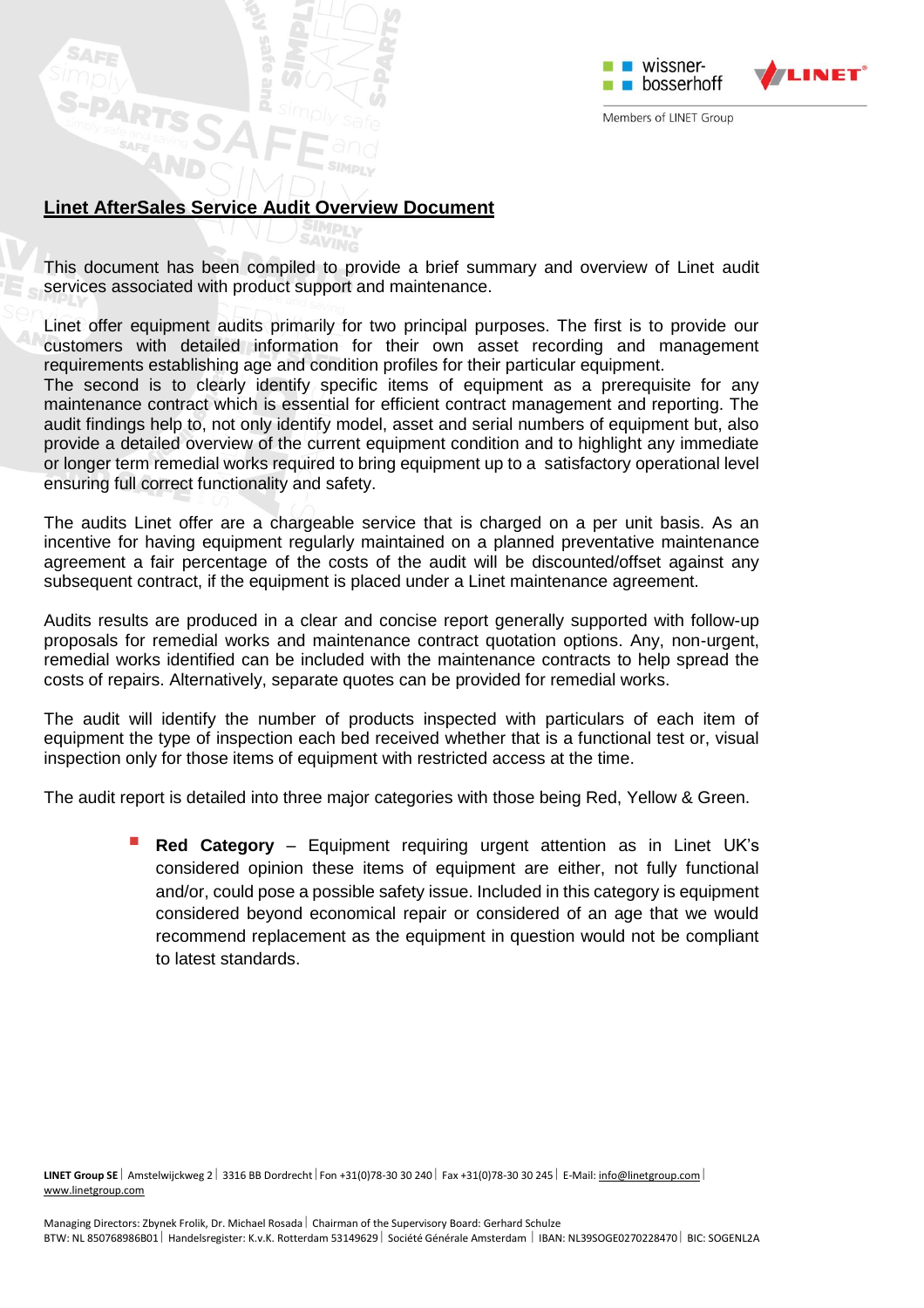





By having Linet conduct your equipment audits prior to placing equipment on any maintenance contract enables us to ensure that we are equipped with all the necessary knowledge and information to have all the respective logistics and spares provision requirements available to provide you with the high class level of service support.

Furthermore, with the utilisation of our highly skilled personnel we can quickly identify equipment that is approaching, or that has exceeded, end of life cycles, thus aiding budgetary replacement requirements and priorities. Linet can then promptly supply replacement equipment quotations promptly and efficiently.

The audit results will be accompanied by a covering letter that will support the audit documentation and summarise the actions taken to the agreed audit program. These letters are usually audit specific as reporting requirements and information capture requirements can vary for different customers.

The results can be presented graphically along with a detailed report of each individual item of equipment to provide all the required information. Enclosed with this overview is an example of the type of reporting produced. (See attachment 'Audit Report Example.xls')

We trust this provides an insight into our audit capabilities. However, should you require any further information then please do not hesitate to contact your local account manager or contact our head office on 312 576 800.

LINET Group SE | Amstelwijckweg 2 | 3316 BB Dordrecht | Fon +31(0)78-30 30 240 | Fax +31(0)78-30 30 245 | E-Mail[: info@linetgroup.com](mailto:info@linetgroup.com) | [www.linetgroup.com](http://www.linetgroup.com/)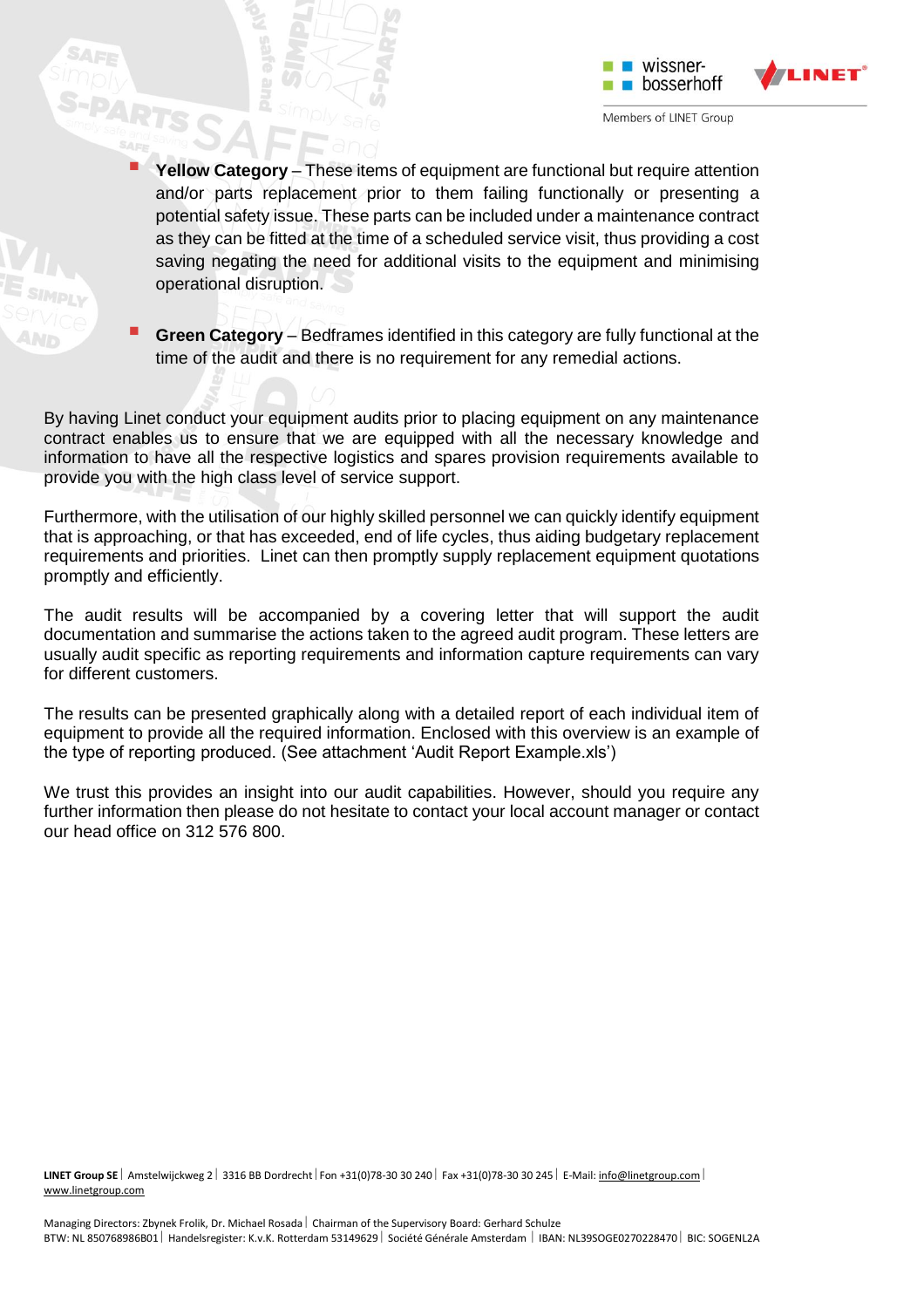

Example of graphical summary

SAF

## **Percentage Split Across All Bedframes**



**Green Status** 



**LINET Group SE** | Amstelwijckweg 2 | 3316 BB Dordrecht | Fon +31(0)78-30 30 240 | Fax +31(0)78-30 30 245 | E-Mail: *info@linetgroup.com* | [www.linetgroup.com](http://www.linetgroup.com/)